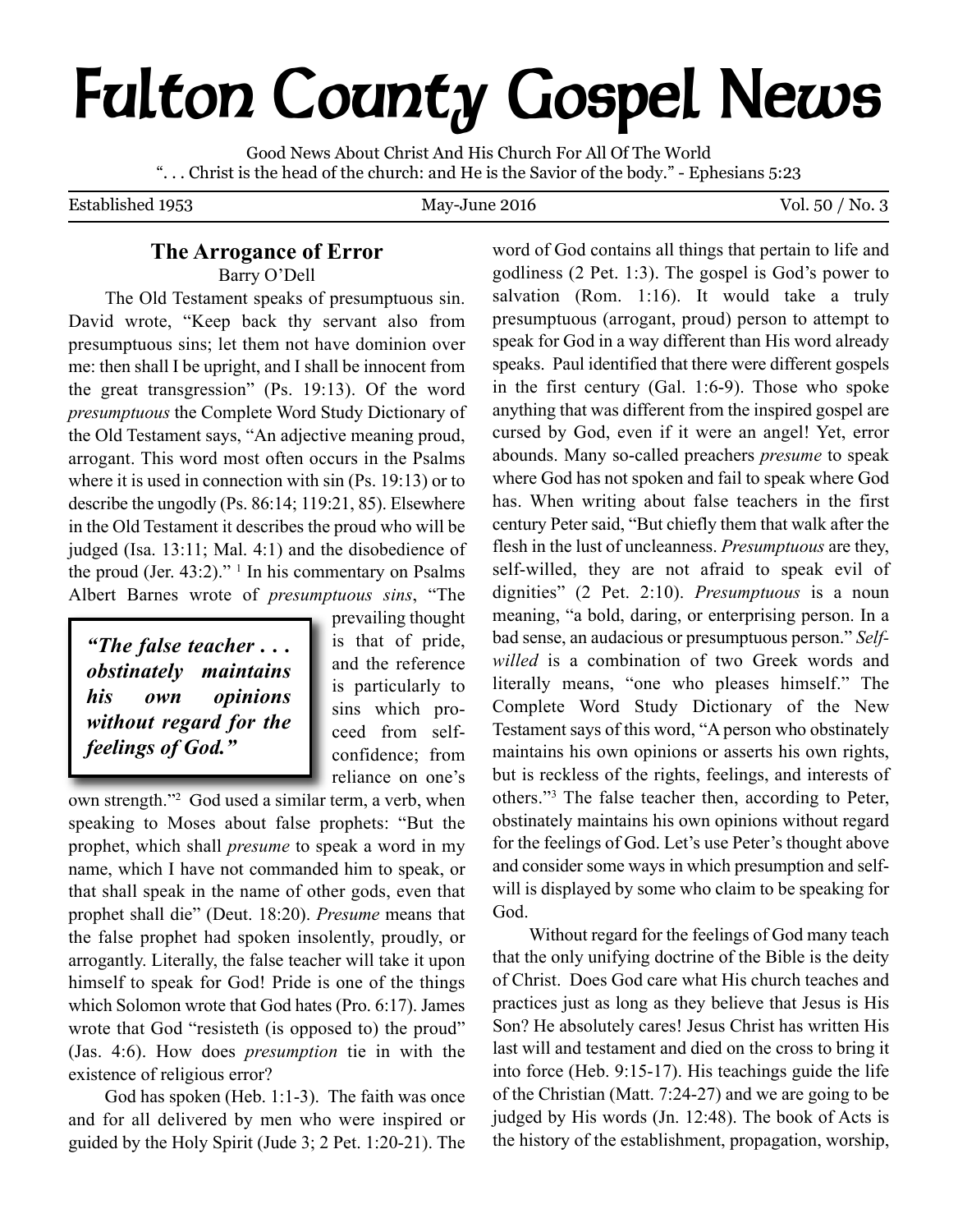and work of the church. The New Testament epistles written by Paul, James, John, Peter, and Jude guide the work and worship of the church today and also correct errors that may creep into the church. The presumptuous, self-willed do not care. The words of Christ are of no consequence to those who accept and teach the unity-in-diversity error (Rev. 22:18-19).

Without regard for the feelings of God many are seeking a more progressive church. A progressive church is often defined as one that accepts fellowship with the denominational world and does not see the sin in using instrumental music in worship. What are God's feelings on progressivism? Fortunately for us, He is very clear: "Whosoever *transgresseth* and abideth not in the doctrine of Christ, hath not God. He that abideth in the doctrine of Christ, he hath both the Father and the Son. If there come any unto you, and bring not this doctrine, receive him not into your house, neither bid him God-speed: for he that biddeth him God-speed is partaker of his evil deeds" (2 Jn. 9-11). The American Standard Version reads, "Whosoever *goeth onward*…" On this passage Guy N. Woods wrote, "Any movement which is away from the teaching of Christ is progress in the wrong direction, and results eventually in the loss of God Himself."4 In spite of this stern warning from John, many are proud to be progressive! Often they are insulted when challenged because, as *presumptuous* is defined, they are arrogant and pleased with themselves. Of the progressive, John says that his deeds are evil.

These are only two examples of the battle that the Lord's church must continue to fight: unity-in-diversity and progressivism. May God help us all to be of a humble and contrite spirit in our efforts to serve Him (Ps. 51:17).

## **What I Wish the Church Knew about the Challenges of Mission Work**

#### Stacy Ferguson

Mission work is an area where many challenges exist. I am thankful to God that I can do mission work in the Pacific Islands and have a good overseeing eldership at the Forest Park Church of Christ in Lake City, Georgia. I am also thankful for the many good, supporting congregations. Challenges are opportunities for growth. We all have them and, if we meet them, we will mature and develop. I never dreamed of some of the real life issues that confront missionaries until experiencing them for myself. What are the challenges of mission work?

From my experience, and what I know from other missionaries, one of the primary challenges of mission work is raising sufficient funds for your family and the work. I know of those who have not gone to the field because they were unable to get the support needed. I believe more would go if finding the financial support were not such a problem. Challenges exist in the area of raising sufficient funds. I'm going to assume a man has a love for God and the lost, zeal, and has his heart dedicated to the place where he sees the need to labor. In raising support you must have a good overseeing congregation. Most congregations want to send their money to an eldership, not an individual, which is wise and best. Finding an eldership and congregation that will be involved, supportive, and devoted to you and the area you are working can be difficult. The elders do not simply need to handle finances, but go where the missionary lives, having the Lord's work and his family's best interest in mind.

What makes getting funds so difficult? I remember when I first raised funds for full time mission work. IT WAS A HUGE TASK! A man must have many congregations to contact, spend countless hours on the phone, travel thousands of miles, and talk to many elderships and congregations in order to have the support needed to do mission work. Building a list of good, sound congregations to contact and a key person to contact in that congregation is possibly the greatest challenge of all when it comes to getting the money needed. After contacting possibly 100 to 200 congregations, finding enough of them that will actually support you seems to be an endless task. From my own

<sup>1</sup> Warren Baker and Eugene Carpenter (2003). The Complete Word Study Dictionary of the Old Testament, page 282. Chattanooga, TN: AMG Pubishers

<sup>2</sup> Albert Barnes (1998). Barnes' Notes on Psalms, page 176. Grand Rapids, MI: Baker Books

<sup>3</sup> Spiros Zodhiates (1992). The Complete Word Study Dictionary of the New Testament, page 830. Chattanooga, TN: AMG Publishers

<sup>4</sup> Guy N. Woods (1991). A Commentary on the New Testament Epistles, Vol. 7, page 347. Nashville, TN: Gospel Advocate Company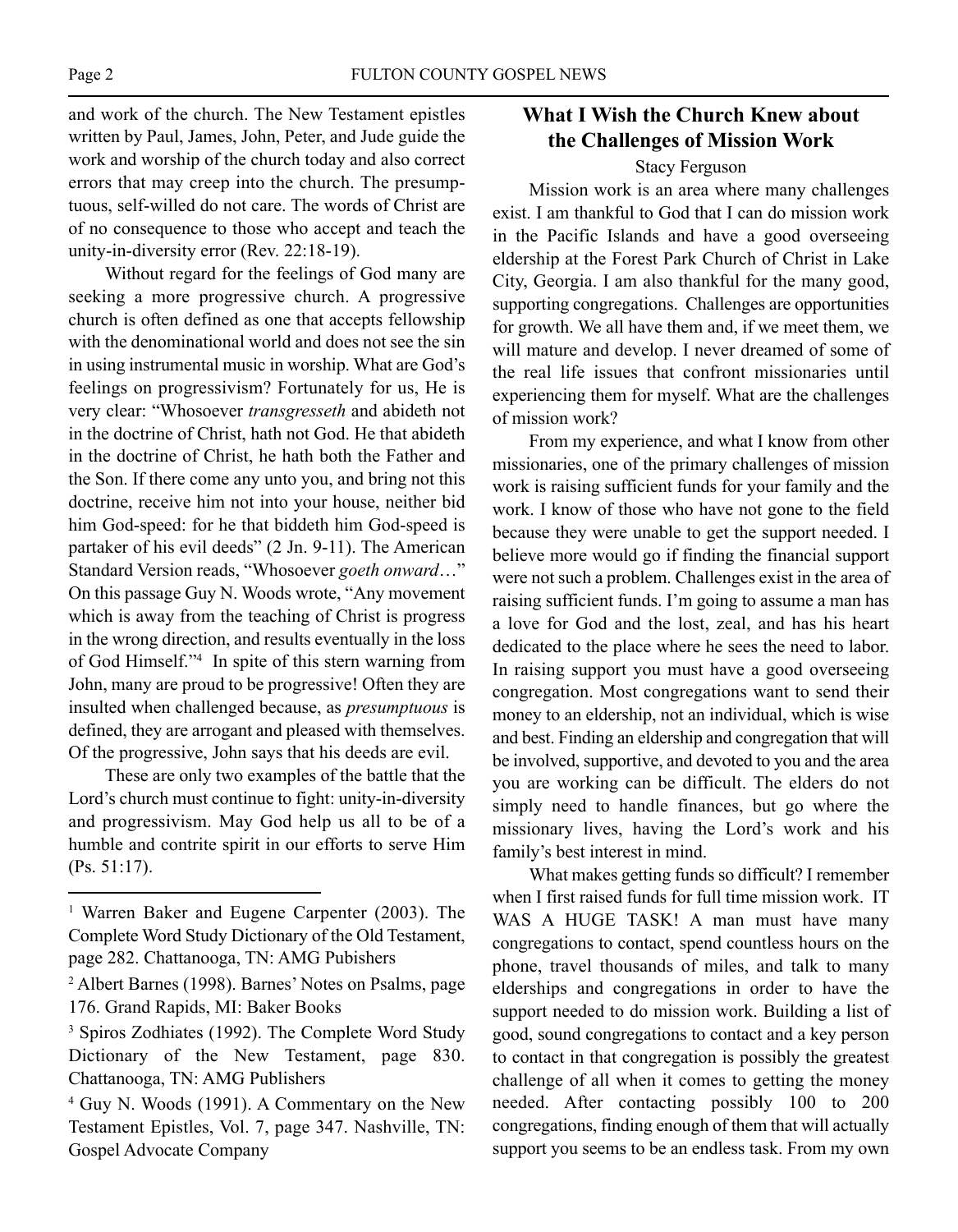experience, a personal contact in a congregation is more likely to lead to getting support. After raising funds this challenge is complicated by keeping it and continuing to raise more as the work grows. Reporting to supporting congregations in person and by newsletters is an extremely important help in this area.

I am involved in the Pacific Islands Bible College. We have teachers that go on two or three week trips to conduct the college classes. I have heard many times the difficulties they have had in raising funds. It prohibits some from going and discourages others from even trying. I encourage elders and congregations to truly consider the person seeking support and the work they plan to do. It is very easy to say, "We will not be able to help at this time." Give the missionary an opportunity to share the work with the congregation. Even if the congregation does not have money in the budget, once they see the need, they may be challenged to increase their giving or individuals might help.

Another challenging area in mission work is that of time. I've heard it said that time stands still for no man. How true that is. I just turned 50, and I'm thinking I should not be this old. Where has the time gone? The areas in the Pacific where we work have many opportunities for growth. We do not have the time to do all that needs to be done. Let me give you an example. As I am writing this, my wife Kathy and I have just finished a trip to Chuuk, Federated States of Micronesia. We were busy! We were glad to have so many opportunities to teach and I'm thankful to the Lord for them. Many things needed to be done that we just did not have the time to accomplish: people needed visiting, studies with the lost needed to be conducted, other islands needed to hear the gospel, etc. We were going from early in the morning until after sundown, barely taking time to eat lunch. Still, we simply ran out of time. Not having the time to do the things you know are so necessary can be very disheartening and challenging.

The need for workers fits right in with the previous point. Since we only have twenty four hours in a day, more workers are needed. I think so often of what Jesus said, "The harvest truly is plenteous, but the laborers are few. Pray ye therefore the Lord of the harvest that He will send forth laborers into His harvest" (Matt. 9:37-38). One thing I noticed is that the denominations have people living and working all throughout the Pacific. Many Mormons live and work in Chuuk. Our challenge is having men and women, both young and old, willing to make the sacrifices necessary to live and work in the mission field. Since those who are teaching false doctrine can be so devoted, shouldn't those of us who know the truth be more dedicated to the spread of the gospel? Not only Christians living in the field, but short-

*"May God bless us with congregations willing to support . . . His kingdom ."*

time workers are very important and beneficial. Those going on short-term trips should be going to teach God's word. The most important needs of men are

spiritual. Several preachers have been willing to help, but the congregations where they work are not willing to give them the time, sometimes requiring them to use their vacation time. May God bless us with congregations willing to support and send laborers into His kingdom.

It is also challenging to meet the needs of the congregations and continue to spread the gospel to new areas. Usually on the mission field the congregations are relatively young. Therefore, they need a lot of teaching, edifying, and equipping. When spreading the gospel, it may be very easy to have a new congregation established because of people being receptive to the truth in different villages or islands. This of course leads to another church needing edification and equipping. It is useless to plant churches if they will not remain faithful. Providing for the needs of the congregations, to assist them in growing and developing takes much time and teaching.

Some other challenges are: developing leaders, language, culture, customs, food, transportation and the list could go on. Mission work is challenging, but very rewarding. With these challenges I have not presented detailed solutions. I know you can determine changes that can be made to help mission work be done throughout the world. The solutions begin with each local congregation considering the challenges, learning, growing, teaching, and training all the members to be true, self-sacrificing servants of our Master.

*Stacy works with the Forest Park church of Christ in Lake City, GA and the Pacific Islands Bible College*